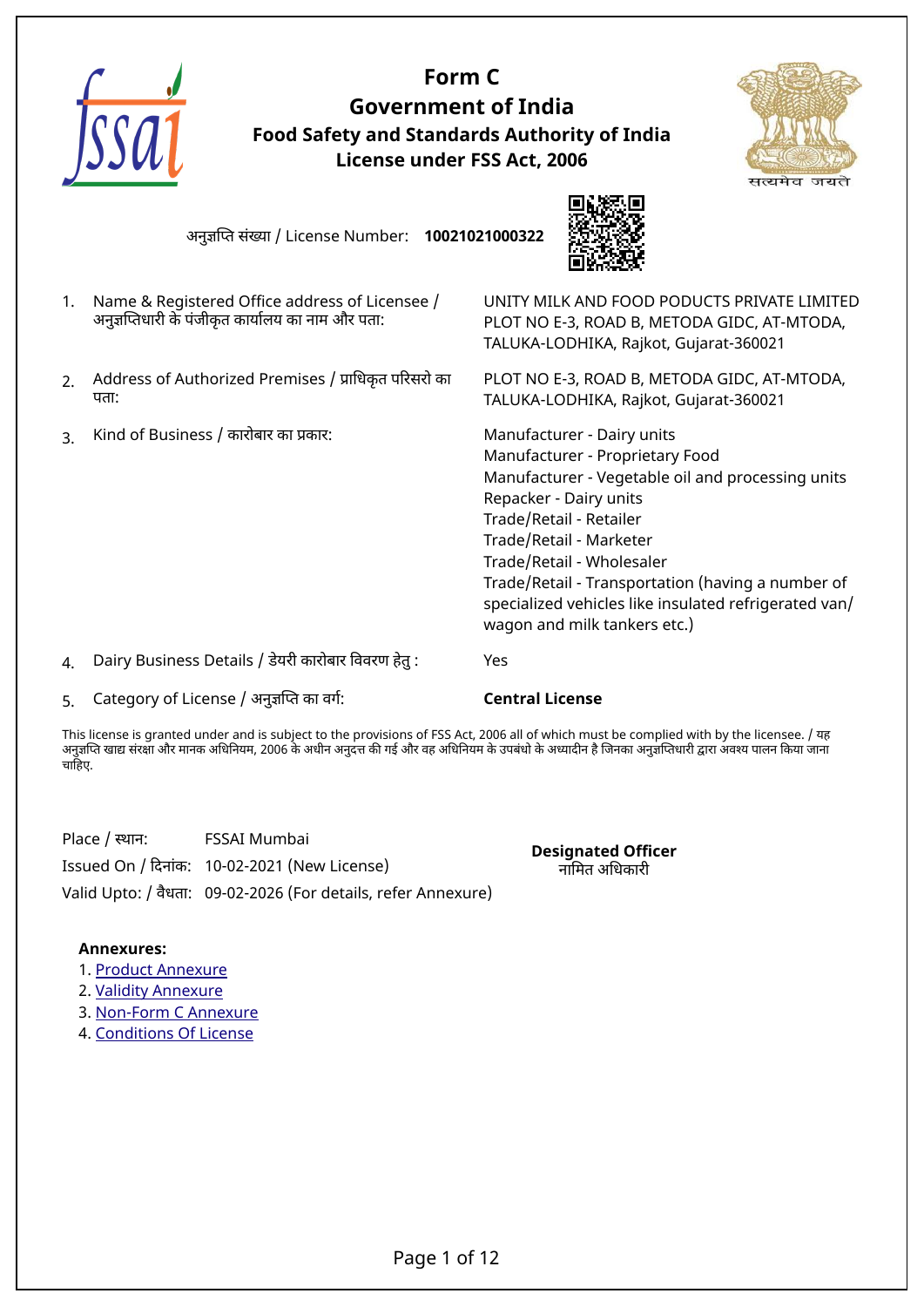#### **Note:**

- 1. **Application for renewal of License can be filed as early as 180 days prior to expiry date of License. You can file application for renewal or modification of License by login into FSSAI's Food Safety Compliance System(**<https://foscos.fssai.gov.in>**) with your user id and password or call us at 1800112100 for any clarification.**
- 2. **This License is only to commence or carry on food businesses and not for any other purpose.**
- 3. **This is computer generated license and doesn't require any signature or stamp by authority.**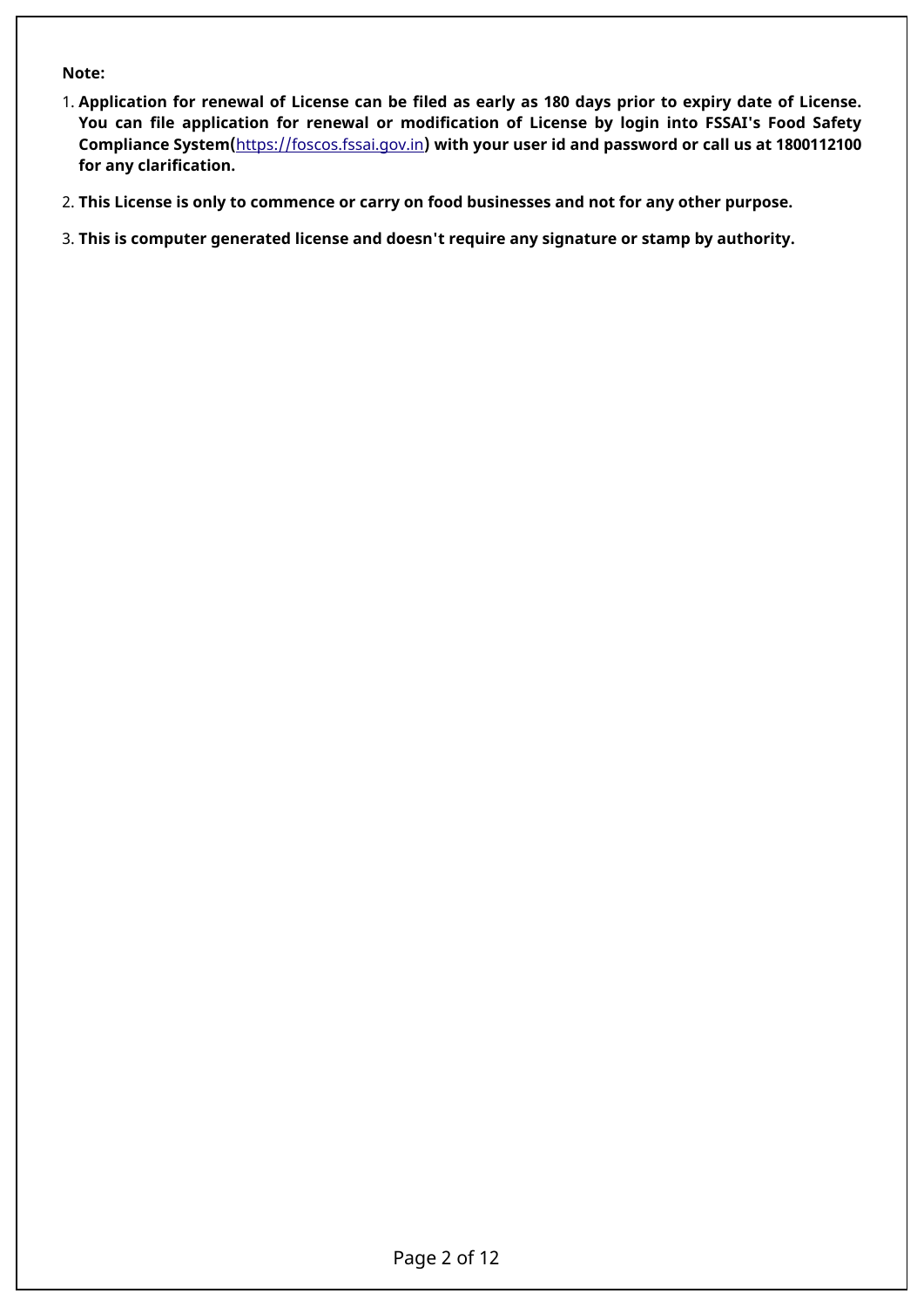#### <span id="page-2-0"></span>**Product Annexure**



## **Form C Government of India Food Safety and Standards Authority of India License under FSS Act, 2006**



अनुजिपत संखया / License Number: **10021021000322**

## **Kind Of Business: Manufacturer - Dairy units**

Location and installed capacity of Milk Chilling Centers (MCC) / Bulk Milk Cooling Centers (BMCs)/ Milk Processing Unit/ Milk Packaging Unit/Milk Collection Center in litres owned or managed by the applicant :

| SI.No.         | Name of<br>MCC/BMC         | <b>Address</b>                                                    | <b>State</b> | District | <b>Postal</b><br><b>Pin-Code</b> | <b>Installed</b><br><b>Capacity (in</b><br>litres/day) |
|----------------|----------------------------|-------------------------------------------------------------------|--------------|----------|----------------------------------|--------------------------------------------------------|
|                | Milk<br>Processing<br>Unit | PLOT NO E-3, ROAD-B,<br>ALLMIGHTY GATE, METODA<br>GIDC, AT-METODA | Gujarat      | Rajkot   | 360021                           | 45000                                                  |
| $\overline{2}$ | Milk<br>Packaging<br>Unit  | PLOT NO E-3, ROAD-B,<br>ALLMIGHTY GATE, METODA<br>GIDC, AT-METODA | Gujarat      | Rajkot   | 360021                           | 70000                                                  |

#### **Average Quantity of milk per day to be used/handle (in litres) :**

(A) In Lean Season : 35000

(B) In Flush Season : 50000

#### **Milk products to be manufactured and their manufacturing capacity:**

#### **Production Capacity (Tonnes / Year): 14400**

| SI.No.         | <b>Food Category</b>                                                                | <b>Sub-Food Category</b>               | <b>Product</b>                | <b>Kind of</b><br><b>Business</b> |
|----------------|-------------------------------------------------------------------------------------|----------------------------------------|-------------------------------|-----------------------------------|
|                | 01 - Dairy products<br>and analogues,<br>excluding products of<br>food category 2.0 | 01.1 - Milk and dairy-<br>based drinks | Full Cream Milk [01.1.1.1]    | Manufacturer -<br>Dairy units     |
| $\overline{2}$ | 01 - Dairy products<br>and analogues,<br>excluding products of<br>food category 2.0 | 01.1 - Milk and dairy-<br>based drinks | Buttermilk (plain) [01.1.1.2] | Manufacturer -<br>Dairy units     |
| 3              | 01 - Dairy products<br>and analogues,<br>excluding products of<br>food category 2.0 | 01.1 - Milk and dairy-<br>based drinks | Skimmed Milk [01.1.1.1]       | Manufacturer -<br>Dairy units     |
| $\overline{4}$ | 01 - Dairy products<br>and analogues,<br>excluding products of<br>food category 2.0 | 01.1 - Milk and dairy-<br>based drinks | Standardized Milk [01.1.1.1]  | Manufacturer -<br>Dairy units     |
| 5              | 01 - Dairy products                                                                 | 01.1 - Milk and dairy-                 | Flavoured fermented milk      | Manufacturer -                    |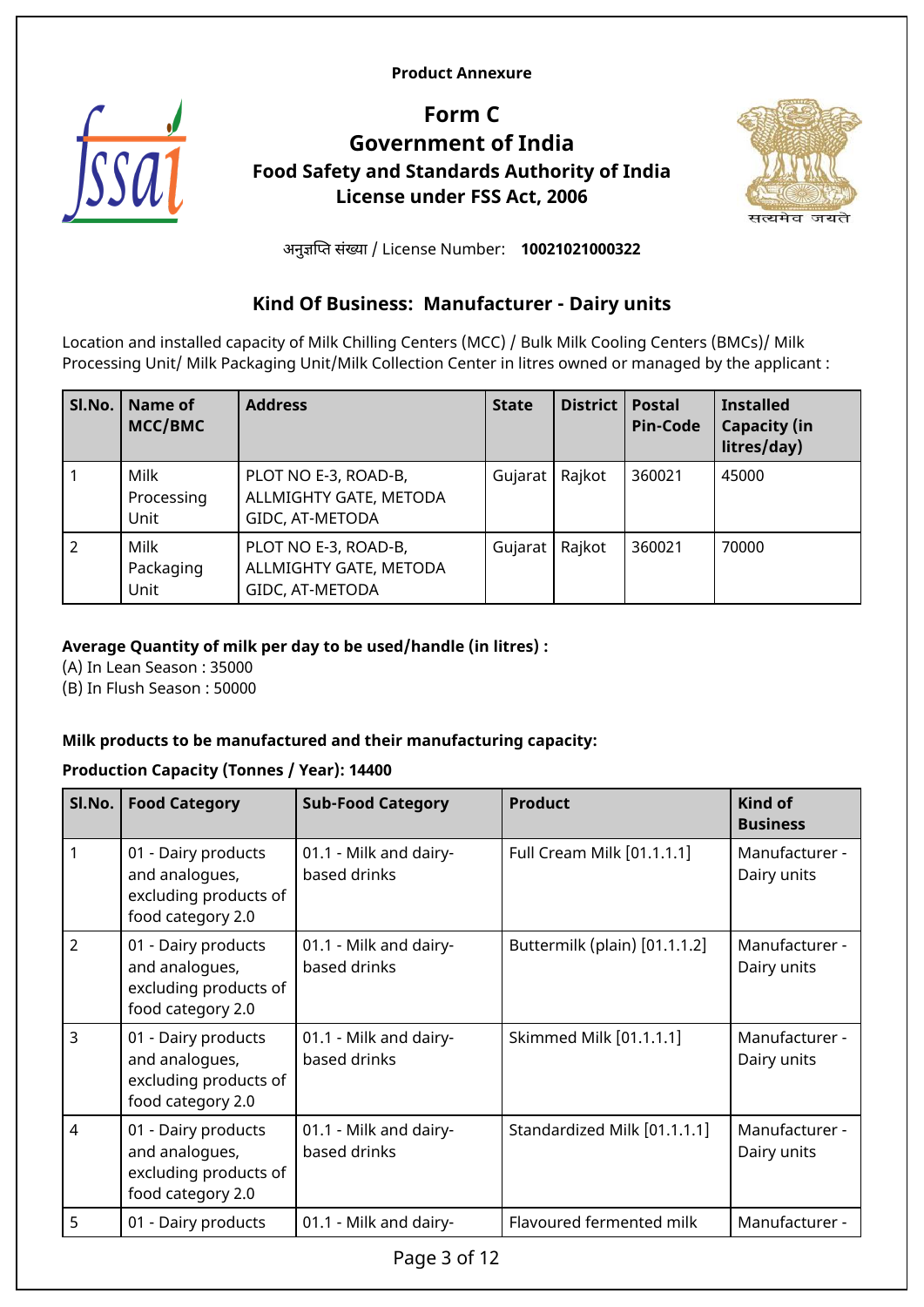| SI.No. | <b>Food Category</b>                                                                | <b>Sub-Food Category</b>                                                                                      | <b>Product</b>                                                        | <b>Kind of</b><br><b>Business</b> |
|--------|-------------------------------------------------------------------------------------|---------------------------------------------------------------------------------------------------------------|-----------------------------------------------------------------------|-----------------------------------|
|        | and analogues,<br>excluding products of<br>food category 2.0                        | based drinks                                                                                                  | [01.1.2]                                                              | Dairy units                       |
| 6      | 01 - Dairy products<br>and analogues,<br>excluding products of<br>food category 2.0 | 01.1 - Milk and dairy-<br>based drinks                                                                        | Double Toned Milk [01.1.1.1]                                          |                                   |
| 7      | 01 - Dairy products<br>and analogues,<br>excluding products of<br>food category 2.0 | 01.1 - Milk and dairy-<br>based drinks                                                                        | Cow Milk [01.1.1.1]                                                   | Manufacturer -<br>Dairy units     |
| 8      | 01 - Dairy products<br>and analogues,<br>excluding products of<br>food category 2.0 | 01.1 - Milk and dairy-<br>based drinks                                                                        | Drinks based on fermented<br>milk [01.1.2]                            | Manufacturer -<br>Dairy units     |
| 9      | 01 - Dairy products<br>and analogues,<br>excluding products of<br>food category 2.0 | 01.1 - Milk and dairy-<br>based drinks                                                                        | Mixed Milk [01.1.1.1]                                                 | Manufacturer -<br>Dairy units     |
| 10     | 01 - Dairy products<br>and analogues,<br>excluding products of<br>food category 2.0 | 01.1 - Milk and dairy-<br>based drinks                                                                        | Buffalo Milk [01.1.1.1]                                               | Manufacturer -<br>Dairy units     |
| 11     | 01 - Dairy products<br>and analogues,<br>excluding products of<br>food category 2.0 | 01.1 - Milk and dairy-<br>based drinks                                                                        | Flavoured Milk [01.1.2]                                               | Manufacturer -<br>Dairy units     |
| 12     | 01 - Dairy products<br>and analogues,<br>excluding products of<br>food category 2.0 | 01.1 - Milk and dairy-<br>based drinks                                                                        | Toned Milk [01.1.1.1]                                                 | Manufacturer -<br>Dairy units     |
| 13     | 01 - Dairy products<br>and analogues,<br>excluding products of<br>food category 2.0 | 01.2 - Fermented and<br>renneted milk products<br>(plain), excluding food<br>category (dairy-based<br>drinks) | Fermented Milk including<br>plain Yoghurt [01.2.1]                    | Manufacturer -<br>Dairy units     |
| 14     | 01 - Dairy products<br>and analogues,<br>excluding products of<br>food category 2.0 | 01.2 - Fermented and<br>renneted milk products<br>(plain), excluding food<br>category (dairy-based<br>drinks) | Yoghurt (including Flavoured<br>Yoghurt) and Flavoured Dahi<br>[01.2] | Manufacturer -<br>Dairy units     |
| 15     | 01 - Dairy products<br>and analogues,<br>excluding products of<br>food category 2.0 | 01.2 - Fermented and<br>renneted milk products<br>(plain), excluding food<br>category (dairy-based<br>drinks) | Chakka [01.2.1]                                                       | Manufacturer -<br>Dairy units     |
| 16     | 01 - Dairy products<br>and analogues,<br>excluding products of                      | 01.3 - Condensed milk and<br>analogues (plain)                                                                | <b>Evaporated or Concentrated</b><br>Milk [01.3.1]                    | Manufacturer -<br>Dairy units     |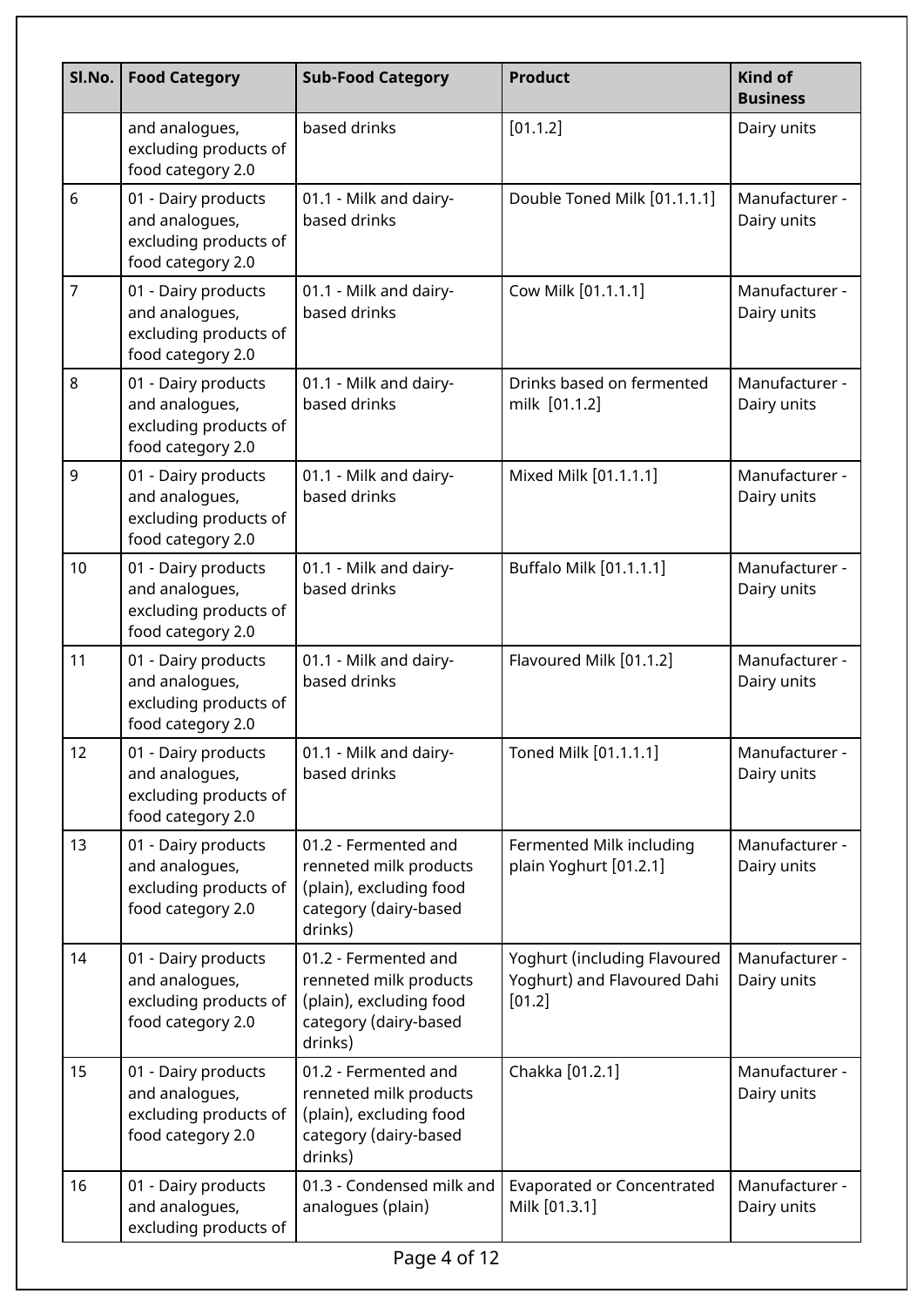| Sl.No. | <b>Food Category</b>                                                                | <b>Sub-Food Category</b>                                               | <b>Product</b>                                                                                                       | <b>Kind of</b><br><b>Business</b> |
|--------|-------------------------------------------------------------------------------------|------------------------------------------------------------------------|----------------------------------------------------------------------------------------------------------------------|-----------------------------------|
|        | food category 2.0                                                                   |                                                                        |                                                                                                                      |                                   |
| 17     | 01 - Dairy products<br>and analogues,<br>excluding products of<br>food category 2.0 | 01.3 - Condensed milk and<br>analogues (plain)                         | Khoa [01.3.1]                                                                                                        | Manufacturer -<br>Dairy units     |
| 18     | 01 - Dairy products<br>and analogues,<br>excluding products of<br>food category 2.0 | 01.4 - Cream (plain) and<br>the like                                   | Malai [01.4.1]                                                                                                       | Manufacturer -<br>Dairy units     |
| 19     | 01 - Dairy products<br>and analogues,<br>excluding products of<br>food category 2.0 | 01.4 - Cream (plain) and<br>the like                                   | Cream [01.4.2]                                                                                                       | Manufacturer -<br>Dairy units     |
| 20     | 01 - Dairy products<br>and analogues,<br>excluding products of<br>food category 2.0 | 01.5 - Milk powder and<br>cream powder and<br>powder analogues (plain) | Milk Powders and Cream<br>Powder [01.5.1]                                                                            | Repacker -<br>Dairy units         |
| 21     | 01 - Dairy products<br>and analogues,<br>excluding products of<br>food category 2.0 | 01.6 - Cheese and<br>analogues                                         | Chhana and Paneer [01.6.1]                                                                                           | Manufacturer -<br>Dairy units     |
| 22     | 01 - Dairy products<br>and analogues,<br>excluding products of<br>food category 2.0 | 01.7 - Dairy-based<br>desserts                                         | Frozen Desserts or<br><b>Confections with Added</b><br>Vegetable Oil/ Fat or<br>Vegetable Protein, or both<br>[01.7] | Manufacturer -<br>Dairy units     |
| 23     | 01 - Dairy products<br>and analogues,<br>excluding products of<br>food category 2.0 | 01.7 - Dairy-based<br>desserts                                         | Shrikhand [01.7]                                                                                                     | Manufacturer -<br>Dairy units     |
| 24     | 01 - Dairy products<br>and analogues,<br>excluding products of<br>food category 2.0 | 01.7 - Dairy-based<br>desserts                                         | Ice Cream, Kulfi, Chocolate<br>Ice Cream, Softy Ice-Cream,<br>Milk Ice, Milk Lolly and Dried<br>Ice Cream Mix [01.7] | Manufacturer -<br>Dairy units     |
| 25     | 02 - Fats and oils, and<br>fat emulsions                                            | 02.1 - Fats and oils<br>essentially free from<br>water                 | Ghee [02.1.1]                                                                                                        | Manufacturer -<br>Dairy units     |

## **Kind Of Business: Manufacturer - Vegetable oil and processing units**

| SI.No. | <b>Food Category</b>                              | <b>Sub-Food Category</b>                                | <b>Product</b>                                        | Oil Type                                                       |  |
|--------|---------------------------------------------------|---------------------------------------------------------|-------------------------------------------------------|----------------------------------------------------------------|--|
|        | 02 - Fats and oils,<br>and fat emulsions          | 02.2 - Fat emulsions<br>mainly of type water-<br>in-oil | Bakery and<br><b>Industrial Margarine</b><br>[02.2.2] | Hydrogenated/<br>Interesterified/Fat Spread/<br>Margarine Oils |  |
|        | <b>Kind of Business</b>                           |                                                         |                                                       |                                                                |  |
|        | Manufacturer - Vegetable oil and processing units |                                                         |                                                       |                                                                |  |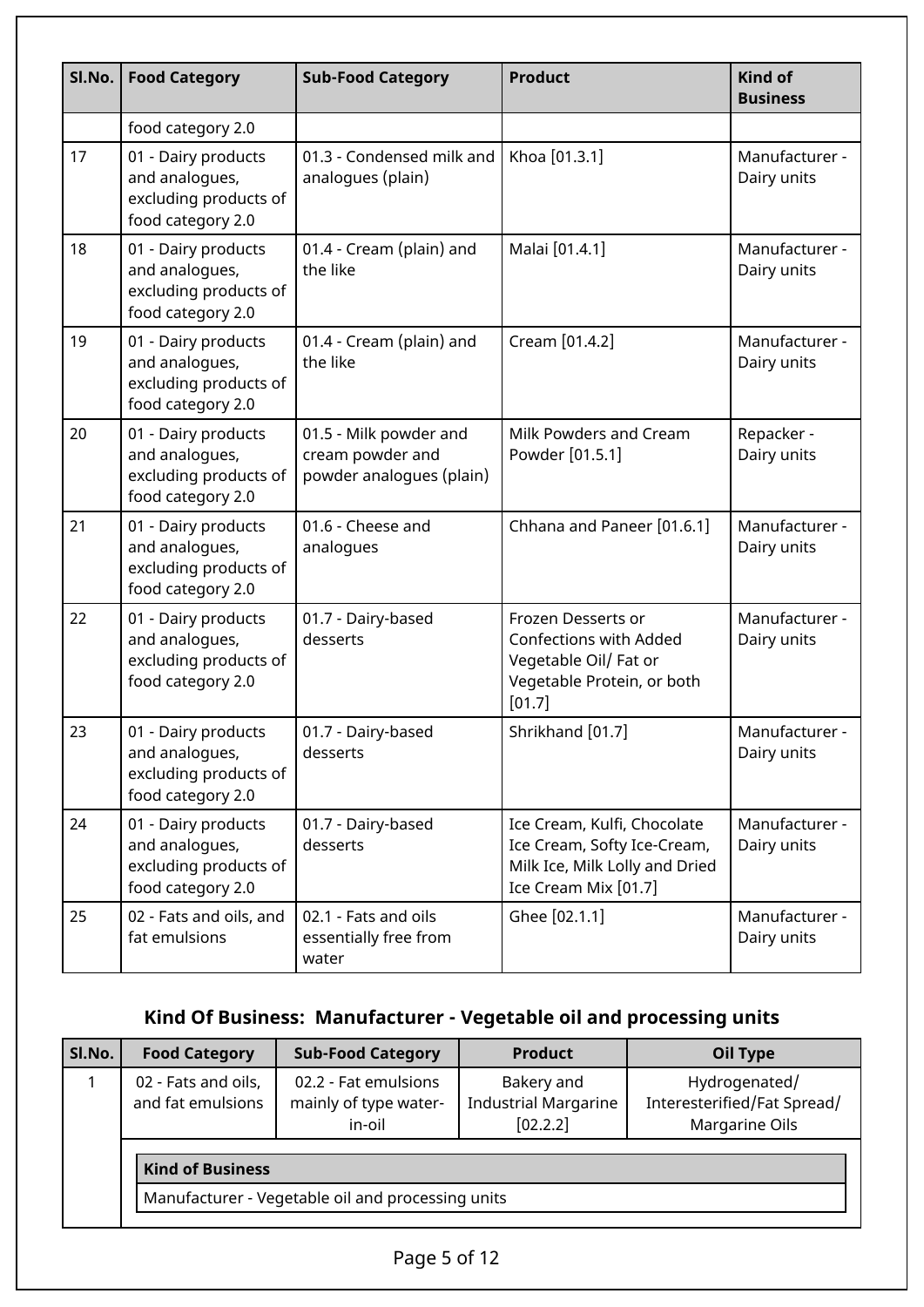|        | <b>Oil Capacity</b>                                        |                 |  |  |  |
|--------|------------------------------------------------------------|-----------------|--|--|--|
| Sl.No. | Oil Type                                                   | Capacity        |  |  |  |
|        | Hydrogenated/Interesterified/Fat Spread/<br>Margarine Oils | 3.00 Tonnes/day |  |  |  |

## **Kind Of Business: Manufacturer - Proprietary Food**

## **Production Capacity(MT / Day): 2**

| $Sl$ . $ $     | <b>Food Category</b>                                                                                                                                                                                   | Sub-Food<br><b>Category</b>                         | <b>Product</b>                        | <b>Kind of</b><br><b>Business</b>     | <b>Product</b><br><b>Approval</b><br><b>Certificate</b> |
|----------------|--------------------------------------------------------------------------------------------------------------------------------------------------------------------------------------------------------|-----------------------------------------------------|---------------------------------------|---------------------------------------|---------------------------------------------------------|
| 1              | 06 - Cereals and cereal products,<br>derived from cereal grains, from<br>roots and tubers,<br>pulses, legumes and pith or soft<br>core of plam tree, excluding<br>bakery wares of food category<br>7.0 | $06.5 -$<br>Cereals and<br>starch based<br>desserts | <b>SWEETS</b><br>(SUKHADI)            | Manufacturer -<br>Proprietary<br>Food | view                                                    |
| $\overline{2}$ | 06 - Cereals and cereal products,<br>derived from cereal grains, from<br>roots and tubers,<br>pulses, legumes and pith or soft<br>core of plam tree, excluding<br>bakery wares of food category<br>7.0 | $06.5 -$<br>Cereals and<br>starch based<br>desserts | <b>SWEETS</b><br>(LADU)               | Manufacturer -<br>Proprietary<br>Food | view                                                    |
| 3              | 06 - Cereals and cereal products,<br>derived from cereal grains, from<br>roots and tubers.<br>pulses, legumes and pith or soft<br>core of plam tree, excluding<br>bakery wares of food category<br>7.0 | $06.5 -$<br>Cereals and<br>starch based<br>desserts | <b>SWEETS</b><br>(MOHANTHAL)          | Manufacturer -<br>Proprietary<br>Food | view                                                    |
| $\overline{4}$ | 01 - Dairy products and<br>analogues, excluding products of<br>food category 2.0                                                                                                                       | 01.7 - Dairy-<br>based<br>desserts                  | SWEETS (BURFI<br>COCONUT)             | Manufacturer -<br>Proprietary<br>Food | view                                                    |
| 5              | 01 - Dairy products and<br>analogues, excluding products of<br>food category 2.0                                                                                                                       | 01.7 - Dairy-<br>based<br>desserts                  | <b>SWEETS</b><br>(CHOCOLATE<br>PENDA) | Manufacturer -<br>Proprietary<br>Food | view                                                    |
| $6\phantom{1}$ | 04 - Fruits and vegetables<br>(including mushrooms and<br>fungi, roots and tubers, fresh<br>pulses and legumes, and aloe<br>vera), seaweeds, and nuts and<br>seeds                                     | 04.1 - Fruits                                       | SWEETS (KAJU<br>KATARI)               | Manufacturer -<br>Proprietary<br>Food | view                                                    |
| $\overline{7}$ | 04 - Fruits and vegetables<br>(including mushrooms and<br>fungi, roots and tubers, fresh<br>pulses and legumes, and aloe<br>vera), seaweeds, and nuts and<br>seeds                                     | 04.1 - Fruits                                       | <b>SWEETS</b><br>(KHAJUR PAK)         | Manufacturer -<br>Proprietary<br>Food | view                                                    |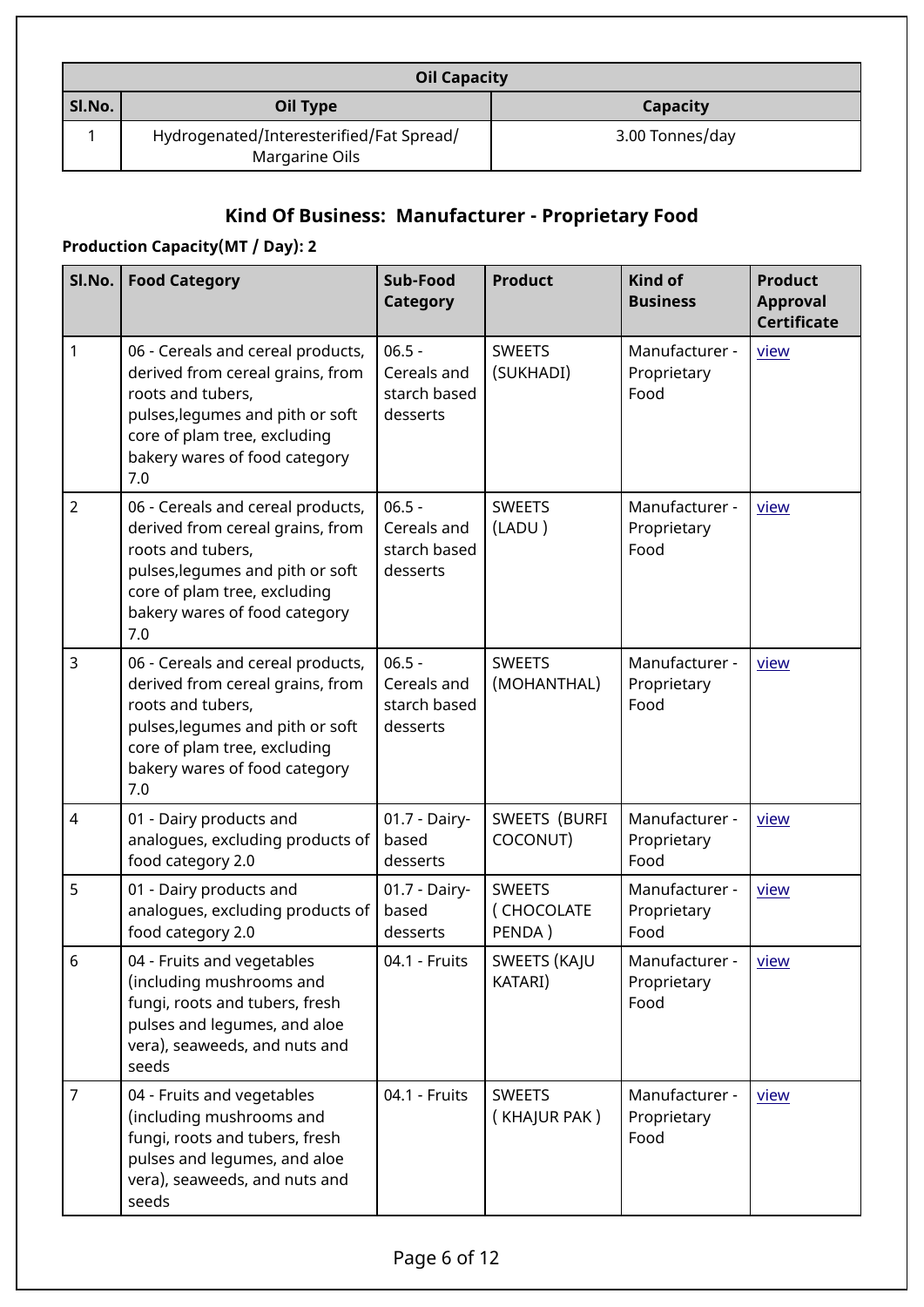| Sl.No. | <b>Food Category</b>                                                                                                                                                                                   | Sub-Food<br><b>Category</b>                         | <b>Product</b>                        | Kind of<br><b>Business</b>            | <b>Product</b><br><b>Approval</b><br><b>Certificate</b> |
|--------|--------------------------------------------------------------------------------------------------------------------------------------------------------------------------------------------------------|-----------------------------------------------------|---------------------------------------|---------------------------------------|---------------------------------------------------------|
| 8      | 04 - Fruits and vegetables<br>(including mushrooms and<br>fungi, roots and tubers, fresh<br>pulses and legumes, and aloe<br>vera), seaweeds, and nuts and<br>seeds                                     | 04.1 - Fruits                                       | <b>SWEETS</b><br>(KHAJUR ROLL)        | Manufacturer -<br>Proprietary<br>Food | view                                                    |
| 9      | 01 - Dairy products and<br>analogues, excluding products of<br>food category 2.0                                                                                                                       | 01.7 - Dairy-<br>based<br>desserts                  | <b>SWEETS</b><br>(LACHCHHA<br>RABADI) | Manufacturer -<br>Proprietary<br>Food | view                                                    |
| 10     | 01 - Dairy products and<br>analogues, excluding products of<br>food category 2.0                                                                                                                       | 01.7 - Dairy-<br>based<br>desserts                  | <b>SWEETS</b><br>(MANGO<br>RASMALAI)  | Manufacturer -<br>Proprietary<br>Food | view                                                    |
| 11     | 01 - Dairy products and<br>analogues, excluding products of<br>food category 2.0                                                                                                                       | 01.7 - Dairy-<br>based<br>desserts                  | <b>SWEETS</b><br>(PENDA)              | Manufacturer -<br>Proprietary<br>Food | view                                                    |
| 12     | 01 - Dairy products and<br>analogues, excluding products of<br>food category 2.0                                                                                                                       | 01.7 - Dairy-<br>based<br>desserts                  | <b>SWEETS</b><br>(RAJWADI<br>BASUNDI) | Manufacturer -<br>Proprietary<br>Food | view                                                    |
| 13     | 01 - Dairy products and<br>analogues, excluding products of<br>food category 2.0                                                                                                                       | 01.7 - Dairy-<br>based<br>desserts                  | <b>SWEETS (SAHI</b><br>KALAKAND)      | Manufacturer -<br>Proprietary<br>Food | view                                                    |
| 14     | 01 - Dairy products and<br>analogues, excluding products of<br>food category 2.0                                                                                                                       | 01.7 - Dairy-<br>based<br>desserts                  | <b>SWEETS</b><br>(THABADI)            | Manufacturer -<br>Proprietary<br>Food | view                                                    |
| 15     | 01 - Dairy products and<br>analogues, excluding products of  <br>food category 2.0                                                                                                                     | 01.7 - Dairy-<br>based<br>desserts                  | <b>SWEETS (BURFI)</b>                 | Manufacturer -<br>Proprietary<br>Food | view                                                    |
| 16     | 01 - Dairy products and<br>analogues, excluding products of<br>food category 2.0                                                                                                                       | 01.7 - Dairy-<br>based<br>desserts                  | <b>SWEETS</b><br>(DODHA BURFI)        | Manufacturer -<br>Proprietary<br>Food | view                                                    |
| 17     | 06 - Cereals and cereal products,<br>derived from cereal grains, from<br>roots and tubers,<br>pulses, legumes and pith or soft<br>core of plam tree, excluding<br>bakery wares of food category<br>7.0 | $06.5 -$<br>Cereals and<br>starch based<br>desserts | <b>SWEETS</b><br>(ADADIYA)            | Manufacturer -<br>Proprietary<br>Food | view                                                    |
| 18     | 04 - Fruits and vegetables<br>(including mushrooms and<br>fungi, roots and tubers, fresh<br>pulses and legumes, and aloe<br>vera), seaweeds, and nuts and<br>seeds                                     | 04.1 - Fruits                                       | SWEETS (KAJU<br>ANJIR ROLL)           | Manufacturer -<br>Proprietary<br>Food | view                                                    |

## **Kind Of Business: Trade/Retail - Wholesaler**

| $\vert$ Sl.No. $\vert$ | Product(s)   |  |  |
|------------------------|--------------|--|--|
|                        |              |  |  |
|                        | Page 7 of 12 |  |  |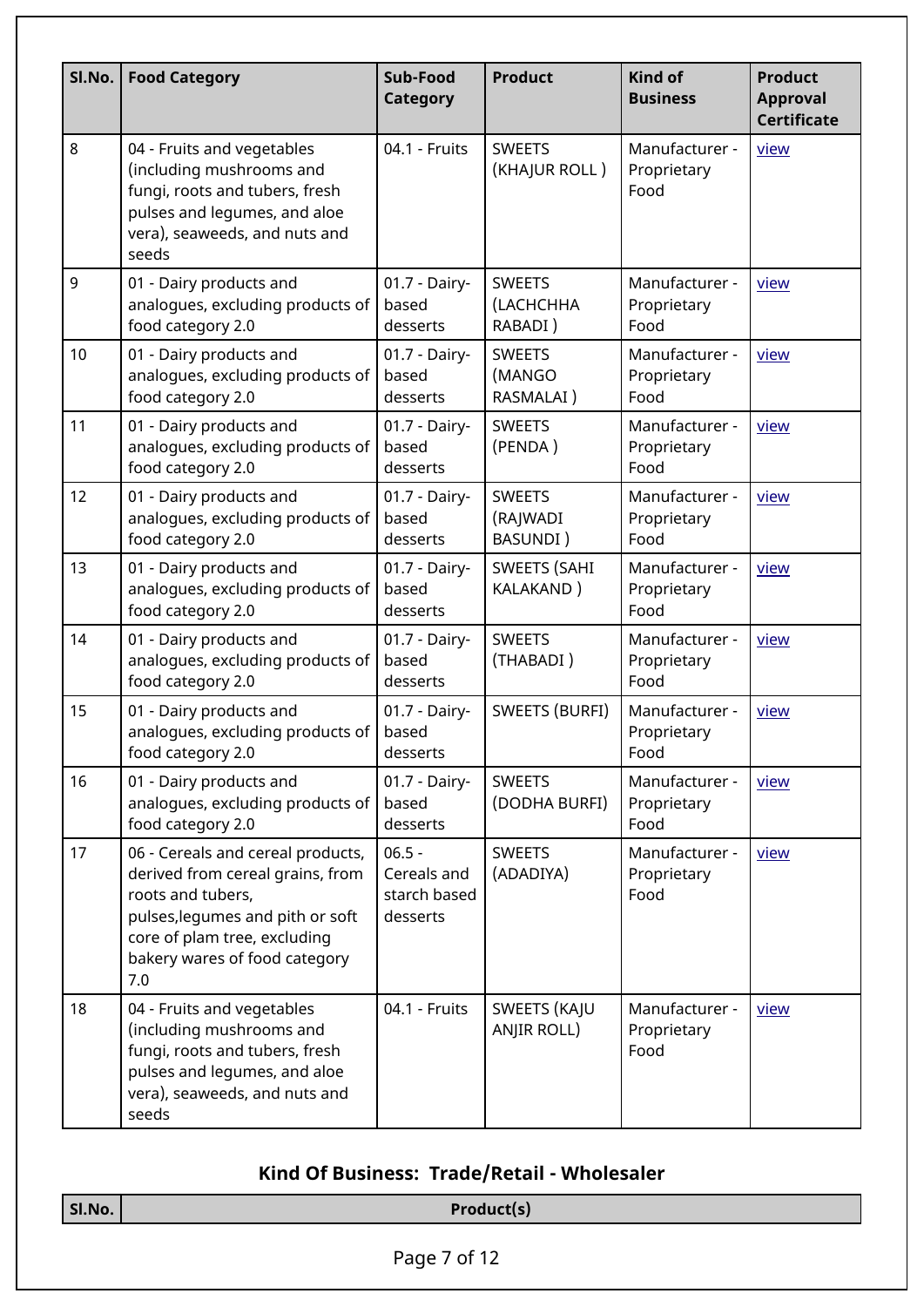| SI.No. | Product(s)                                                                 |
|--------|----------------------------------------------------------------------------|
|        | 01 - Dairy products and analogues, excluding products of food category 2.0 |
|        | 02 - Fats and oils, and fat emulsions                                      |
|        | 15 - Ready-to-eat savouries                                                |
|        | 07 - Bakery products                                                       |

## **Kind Of Business: Trade/Retail - Retailer**

| SI.No. | Product(s)                                                                 |
|--------|----------------------------------------------------------------------------|
|        | 01 - Dairy products and analogues, excluding products of food category 2.0 |
|        | 02 - Fats and oils, and fat emulsions                                      |
|        | 07 - Bakery products                                                       |
|        | 15 - Ready-to-eat savouries                                                |

## **Kind Of Business: Trade/Retail - Transportation (having a number of specialized vehicles like insulated refrigerated van/ wagon and milk tankers etc.)**

| SI.No. | Product(s)                                                                 |
|--------|----------------------------------------------------------------------------|
|        | 01 - Dairy products and analogues, excluding products of food category 2.0 |
|        | 02 - Fats and oils, and fat emulsions                                      |
|        | 07 - Bakery products                                                       |
|        | 15 - Ready-to-eat savouries                                                |

## **Kind Of Business: Trade/Retail - Marketer**

| SI.No. | Product(s)                                                                 |
|--------|----------------------------------------------------------------------------|
|        | 01 - Dairy products and analogues, excluding products of food category 2.0 |
|        | 02 - Fats and oils, and fat emulsions                                      |
|        | 07 - Bakery products                                                       |
|        | 15 - Ready-to-eat savouries                                                |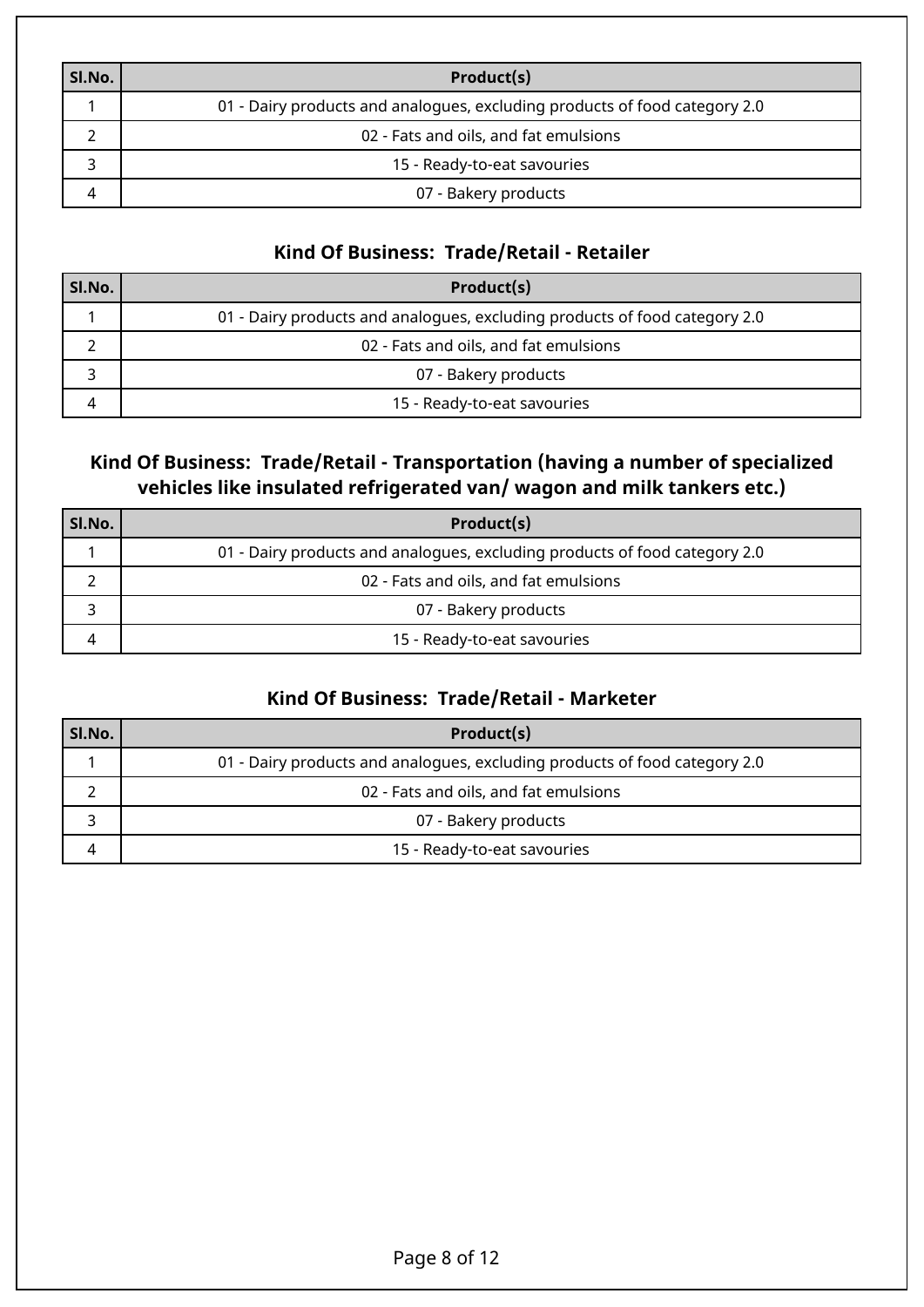#### <span id="page-8-0"></span>**Validation And Renewal Annexure**



## **Form C Government of India Food Safety and Standards Authority of India License under FSS Act, 2006**



अनुजिपत संखया / License Number: **10021021000322**

| <b>Validity From</b> | <b>Validity Upto</b> | <b>Issued On</b> | <b>Fee Paid</b> | Type |
|----------------------|----------------------|------------------|-----------------|------|
| 10-02-2021           | 09-02-2026           | 10-02-2021       | 37500 INR       | New  |

**Note:**

- 1. **Application for renewal of License can be filed as early as 180 days prior to expiry date of License. You can file application for renewal or modification of License by login into FSSAI's Food Safety Compliance System(**<https://foscos.fssai.gov.in>**) with your user id and password or call us at 1800112100 for any clarification.**
- 2. **The Application for renewal of license shall be submitted 30 days prior to the expiry date mentioned above after which Rs. 100 per day will be charged up to the date of expiry.**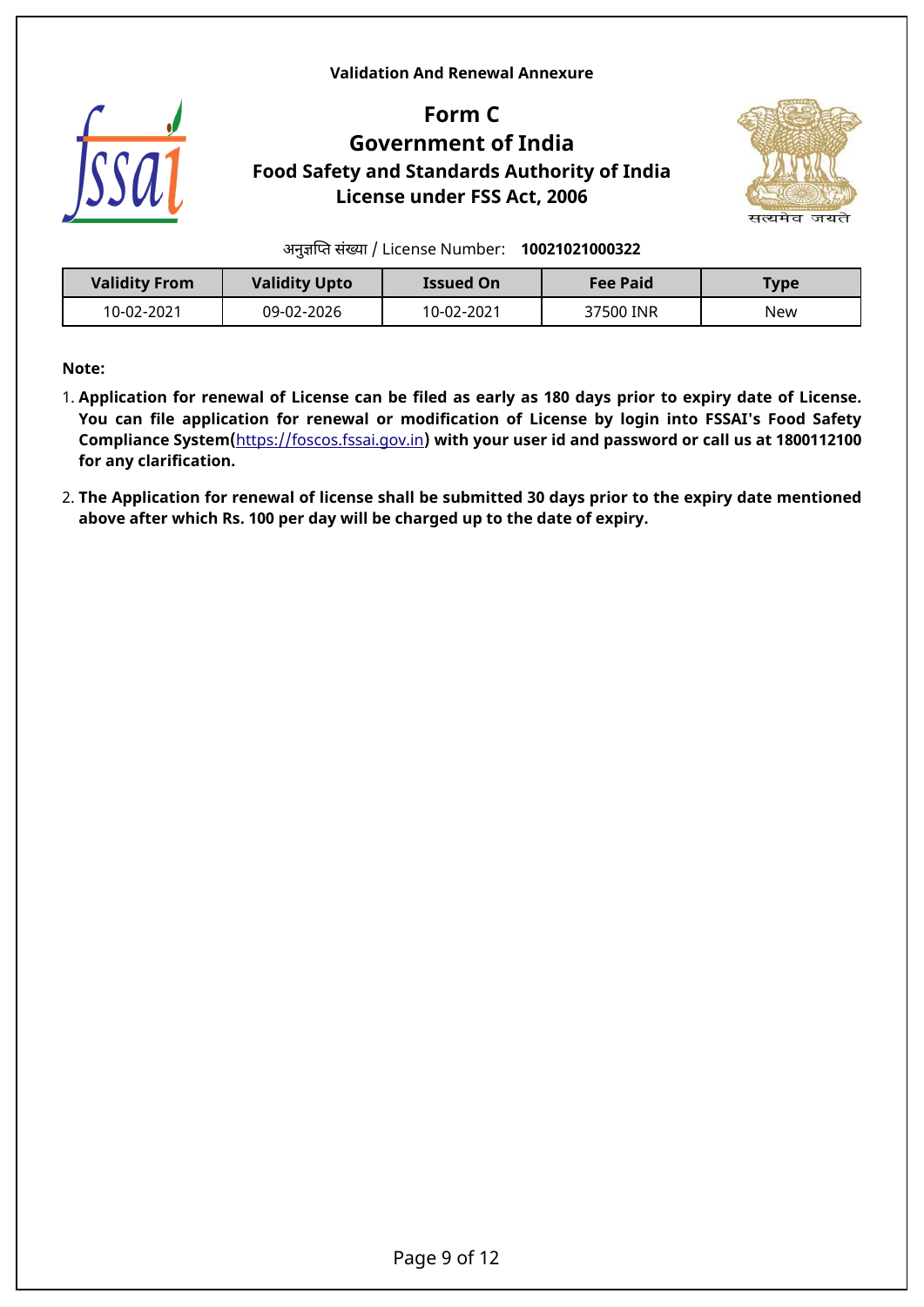

## <span id="page-9-0"></span>**Government of India Food Safety and Standards Authority of India License under FSS Act, 2006**



#### अनुजिपत संखया / License Number: **10021021000322**

#### **Person in charge of operations**

| Name:<br>Contact<br>No: | NIKUNJ V CHANGELA<br>N/A | Qualification:<br>Mobile No: | <b>B.Tech Dairy Techologist</b><br>9714119245                              |
|-------------------------|--------------------------|------------------------------|----------------------------------------------------------------------------|
| Email-ID:               | nv.changela@gmail.com    | Address:                     | At- Jamaval, Near 30 Water tank area, jamavali,<br>taluka- maliya (hatina) |
| State:                  | Gujarat                  | District:                    | Junagadh                                                                   |
| Pin Code:               | 362245                   | Photo Id Card:               | Voter ID                                                                   |
| Photo Id<br>No:         | AHX1331446               | Photo Id Expiry<br>Date:     | N/A                                                                        |
| FoSTaC<br>No:           | Not Provided             |                              |                                                                            |

#### **Person responsible for complying with conditions of license(The person must be same as mentioned in Form IX, as per FSS Regulations, 2011)**

| Name:           | NIKUNJ V CHANGELA     | Qualification:           | <b>B.Tech Dairy Techologist</b>                                           |
|-----------------|-----------------------|--------------------------|---------------------------------------------------------------------------|
| Contact<br>No:  | N/A                   | Mobile No:               | 9714119245                                                                |
| Email-ID:       | nv.changela@gmail.com | Address:                 | At-Jamaval, Near 30 Water tank area, jamavali,<br>taluka- maliya (hatina) |
| State:          | Gujarat               | District:                | Junagadh                                                                  |
| Pin Code:       | 362245                | Photo Id Card:           | Voter ID                                                                  |
| Photo Id<br>No: | AHX1331446            | Photo Id Expiry<br>Date: | N/A                                                                       |

Place / स्थान: FSSAI Mumbai Issued On / िदनांक: 10-02-2021 (New License) **Designated Officer** नािमत अिधकारी

**Note: Any change in above details shall be immediately communicated to authorities. You can apply for modification of license for updation of details without any cost through Food Safety Compliance System (**<https://foscos.fssai.gov.in>**)**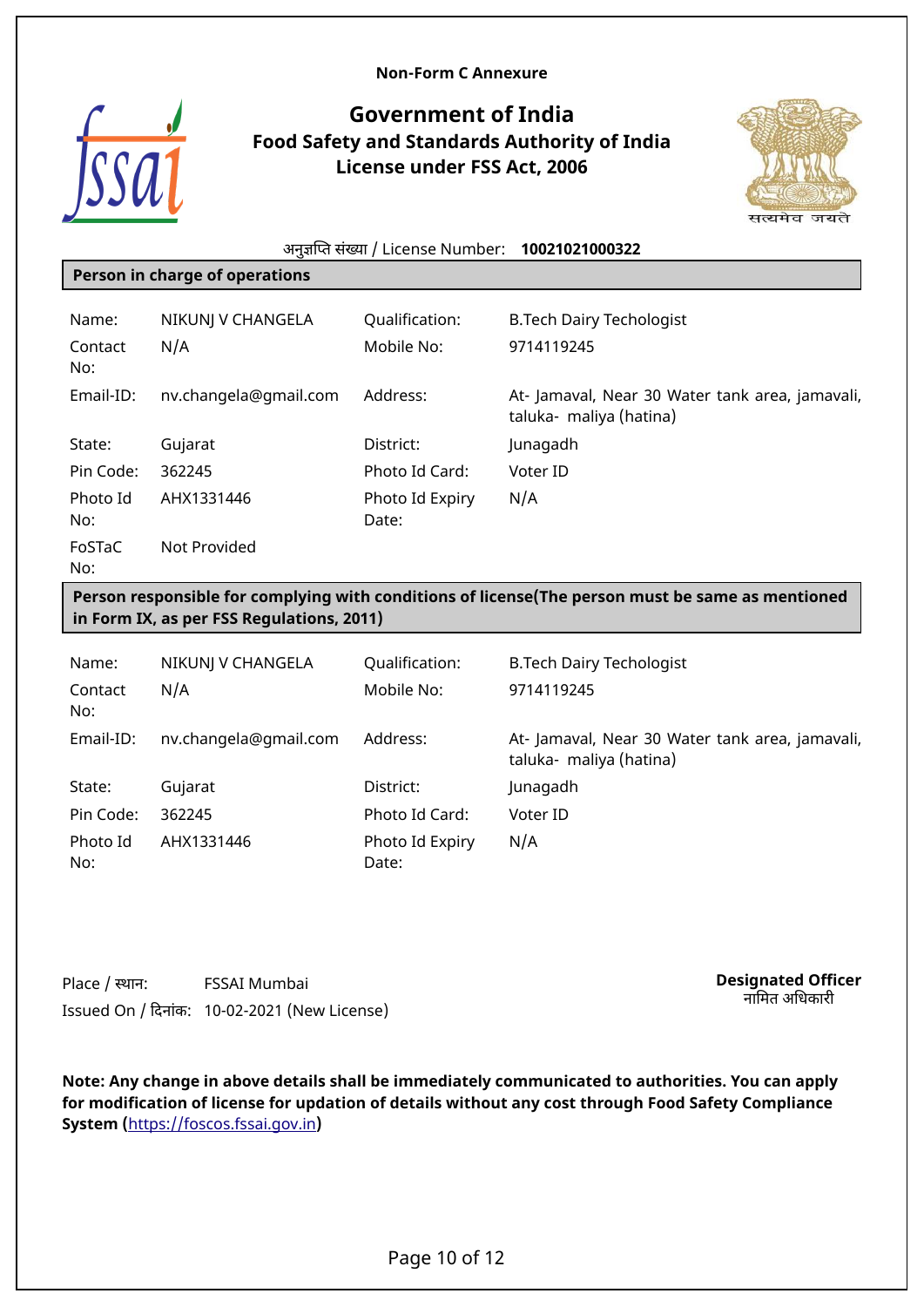# <span id="page-10-0"></span>**Condition of License**

All Food Business operators shall ensure that the following conditions are complied with at all times during the course of its Food Business.

### **Food Business Operators Shall:**

- 1. Display a true copy of the license granted in Form C shall at all time at a prominent place in the premises.
- 2. Give necessary access to licensing authorities or their authorized personnel to the premises.
- 3. Inform authorities about any change or modifications in activities.
- 4. Employ at least one technical person to supervise the production process. The person supervising the production process shall possess at least a degree in science with Chemistry/ Bio- chemistry/ Food and nutrition/ Microbiology or a degree or diploma in Food Technology/ Dairy Technology/ Dairy Microbiology/ Dairy chemistry/ Dairy engineering/ Oil technology/ Veterinary science / Hotel management & Catering technology or any degree or diploma in any other discipline related to the specific requirement of the business from a recognized university or institute or equivalent.
- 5. Furnish periodic annual return 1st April to 31 st March, with in 31 st May of each year. For collection/ handling/manufacturing of milk and milk product half yearly return also to be furnished as specified.
- 6. Ensure that no product other than the product indicated in the license / registration is produced in the unit.
- 7. Maintain factory's sanitary and hygienic standards and workers hygiene as specified in the schedule-4 according to the category of food business.
- 8. Maintain daily records of production, raw materials utilization and sales separately.
- 9. Ensure that the source and standards of raw material used are of optimum quality.
- 10. Food business operator shall not manufacture , store or expose for sale or permit the sale of any article of food in any premises not effectively separated to the satisfaction of the licensing authority from any privy, urine, sullage ,drain or place of storage of foul and waste matter
- 11. Ensure clean-in-place system (whatever necessary) for regular cleaning of machine & equipment.
- 12. Ensure testing of relevant chemical and/or microbiological contaminants in food products in accordance with these regulation as frequency as required on the basis of historical data and risk assessment to ensure production and delivery of safe food through own or NABLaccredited/ FSSAI recognized labs atleast once in six month.
- 13. Ensure that as much as possible the required temperature shall be maintained throughout the supply chain from the place of procurement or sourcing till it reaches the end consumer including chilling, transportation, storage etc.
- 14. The Manufacturer/ Importer/ Distributer shall buy and sell food products only from, or to , licensed / registered vendors and maintain record thereof.